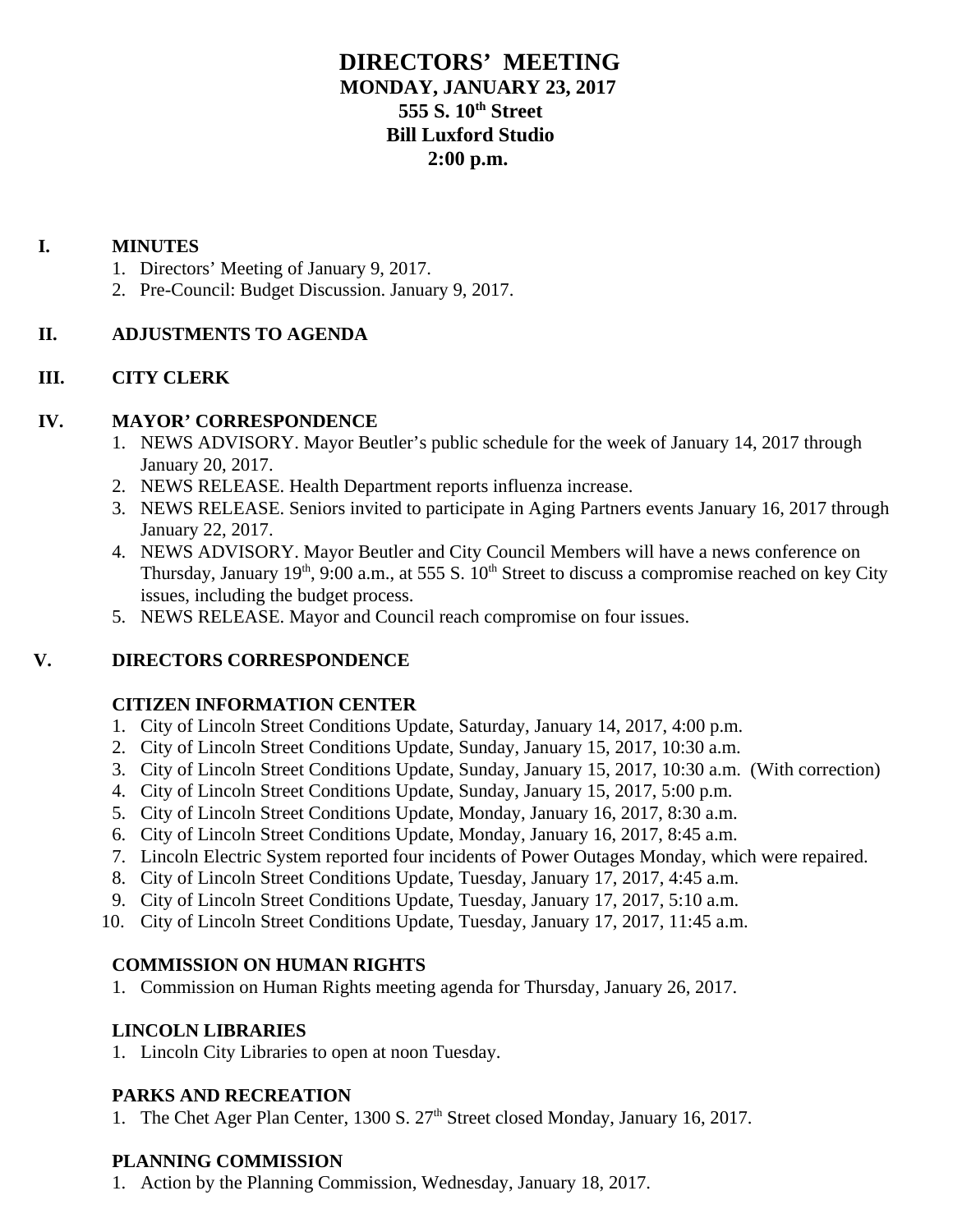- 2. "Revised" action by the Planning Commission, Wednesday, January 18, 2017.
- 3. Notice of final action by the Planning Commission on January 18, 2017.

## **PLANNING DEPARTMENT**

1. Historic Preservation Commission meeting agenda for Thursday, January 19, 2017.

## **WEST HAYMARKET JOINT PUBLIC AGENCY**

1. The West Haymarket Joint Public Agency will meet on January 25, 2017. The agenda and attachments available online.

## **VI. BOARDS/COMMITTEES/COMMISSION REPORTS**

(Week of 12.12.16)

- 1. Public Building Commission Chair and Mayor Meeting (12.13.16 & 01.10.17)) Raybould
- 2. Public Building Commission (12.13.16 & 01.10.17) Camp, Raybould
- 3. Multicultural Advisory Committee (12.13.16 & 01.10.17) Eskridge
- 4. Board of Health (12.13.16 & 01.10.17)) Raybould

(Week of 12.19.16)

- 5. West Haymarket Joint Public Agency (12.22.16) Eskridge (Week of 01.09.17)
- 6. Open Data and Performance Management (01.12.17) Camp, Christensen, Eskridge, Gaylor Baird
- 7. Parks & Recreation Advisory Board (01.12.17) Christensen
- 8. MPO Officials Committee (01.13.17) Christensen, Gaylor Baird
- 9. Joint Budget Committee (01.13.17) Gaylor Baird, Lamm
- 10. Information Services Policy Committee (01.12.17) Raybould (Week of 01.16.17)
- 11. District Energy Corporation (01.17.17) Camp
- 12. PBC Strategic Planning Meeting (01.17.17) Camp
- 13. Performance Audit (01.17.17) Fellers, Lamm, Raybould

## **VII. MISCELLANEOUS**

## **VIII. COUNCIL MEMBERS**

### **JON CAMP**

- 1. Bob Planansky writing in support of retaining Lincoln's current theater policy.
- 2. Linda Van Meter in favor of approving more "grand" style theaters.
- a) Councilman Camp with explanation of Lincoln's theater policy.
- 3. Don McIntyre asking for assistance in having brine on South Street east of  $70<sup>th</sup>$ .<br>a) Miki Esposito, Public Works Director, with details to applying brine.
- 4. Councilman Camp replying to Debbie Stuart on traffic and safety issues associated with Costco.
- 5. Marti Lee, NeighborWorks Lincoln Community Builder, asking that the change in liquor establishment distance requirements be denied.
- 6. Gary and Deb Pickering stating on the movie theater policy the fair market policy should be in effect.
- 7. Jeanette Strahm listing reasons to oppose the suggested housing development at  $35<sup>th</sup>$  and Superior.

## **IX. CITIZEN CORRESPONDENCE**

- 1. LES meeting agenda for Friday, January 20, 2017. Agenda and support materials online.
- 2. Melissa and Dan Beecher thanking Council for Costco and commenting on assessment of homes.
- 3. Colleen Fleischer in support of keeping the City's theater policy as it is now.
- 4. Lisa Kelly asking that the theater policy be retained.